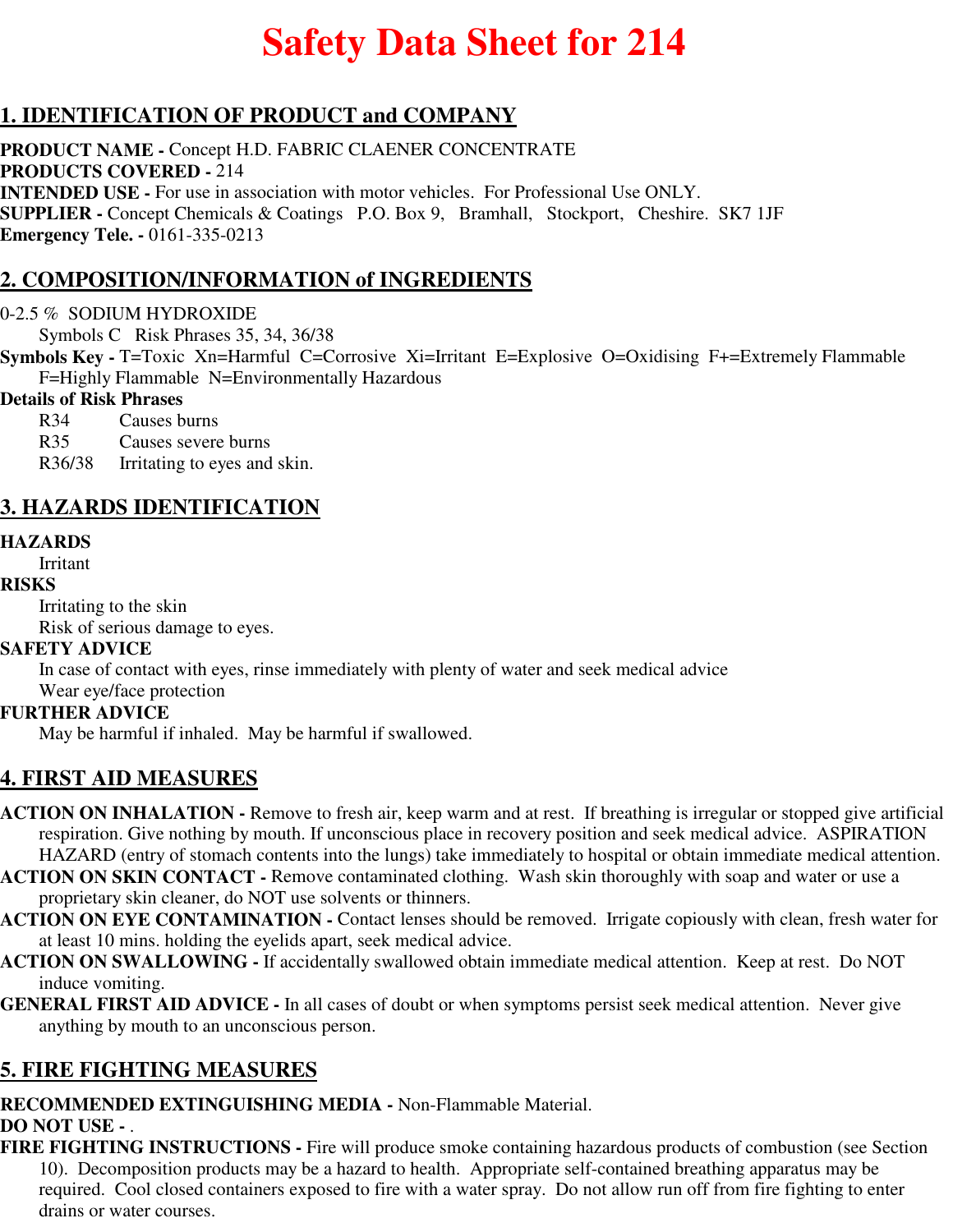# **6. ACCIDENTAL RELEASE MEASURES**

Contain and collect spillages with non-combustible absorbent materials e.g. sand, earth and place in suitable container for disposal in accordance with the waste regulations Clean preferably with a detergent, avoid use of solvents. Do not allow to enter drains or water courses. If it does the local water company should be contacted immediately, in case of contamination of streams rivers or lakes the National Rivers Authority Refer to personal protective measures listed in sect. 7&8.

# **7. STORAGE AND HANDLING**

- **STORAGE PRECAUTIONS -** Observe the label precautions. Store between 5 & 25øC in a dry well ventilated place away from sources of heat, ignition and direct sunlight. No smoking. Prevent unauthorised access. Containers which are opened should be properly resealed and kept upright to prevent leakage. Store away from oxidising agents and strongly alkaline and acidic materials. The principles contained in the HSE's guidance note Storage of Packaged Dangerous Substances should be observed when storing this product.
- **HANDLING PRECAUTIONS** Avoid skin & eye contact. For personal protection see Sect.8. Good housekeeping and regular removal of waste materials will minimise risks. Keep container tightly closed. Never use pressure to empty, container is not a pressure vessel. Always keep in containers made of the same material as the supply container. Tha Manual Handling Operations Regulations 1992 may apply to the handling of containers of this product. Refer to the published guide weight when carrying out assessments. The requirements of regulations made under the Health & Safety at Work etc. 1974 should be complied with.

# **8. EXPOSURE CONTROLS AND PERSONAL PROTECTION**

### **OCCUPATIONAL EXPOSURE LIMITS**

SODIUM HYDROXIDE Short Term: 2 mgm/m3 Notation OES **NOTES -** Sen =Respiratory Sensitizer OES = Occupational Exposure Standard MEL = Maximum Exposure Limit OEL's are from EH40 except where marked SUP which are assigned by the supplier of the substance

- **ENGINEERING PRECAUTIONS** Provide adequate ventilation. Where reasonably practicable this should be achieved by the use of local exhaust ventilation and good general extraction. If extraction methods are insufficient to maintain concentrations of particulates and/or solvent vapours below relevant OEL's, suitable respiratory protective equipment should be worn.
- **GENERAL PRECAUTIONS** All personal protective equipment should conform to the Provision & Use of PPE Regulations 1992.
- **RESPIRATORY PROTECTION** If exposure to hazardous substances identified above cannot be controlled by provision of local exhaust ventilation & good general extraction, suitable respiratory protective equipment should be worn.
- **HAND PROTECTION Full physical protection is best. Seek relevant advice from glove manufacturers. Barrier cream may** be of help but should not be applied after exposure has occurred.

**EYE PROTECTION -** Eye protection designed to protect against liquid splashes should be worn.

**SKIN PROTECTION -** Cotton or cotton/synthetic overalls or coveralls are normally suitable. Grossly contaminated clothing should be removed and the skin washed with soap & water or a proprietary skin cleaner.

# **9. PHYSICAL AND CHEMICAL PROPERTIES**

**Physical State -** Liquid **Solubility in Water -** MISCIBLE

# **10. STABILITY AND REACTIVITY**

Stable under the recommended storage & handling conditions (see Sect.7). Keep away from oxidising agents and strongly alkaline and acid materials to prevent the possibility of an exothermic reaction.

# **11. TOXICOLOGICAL INFORMATION**